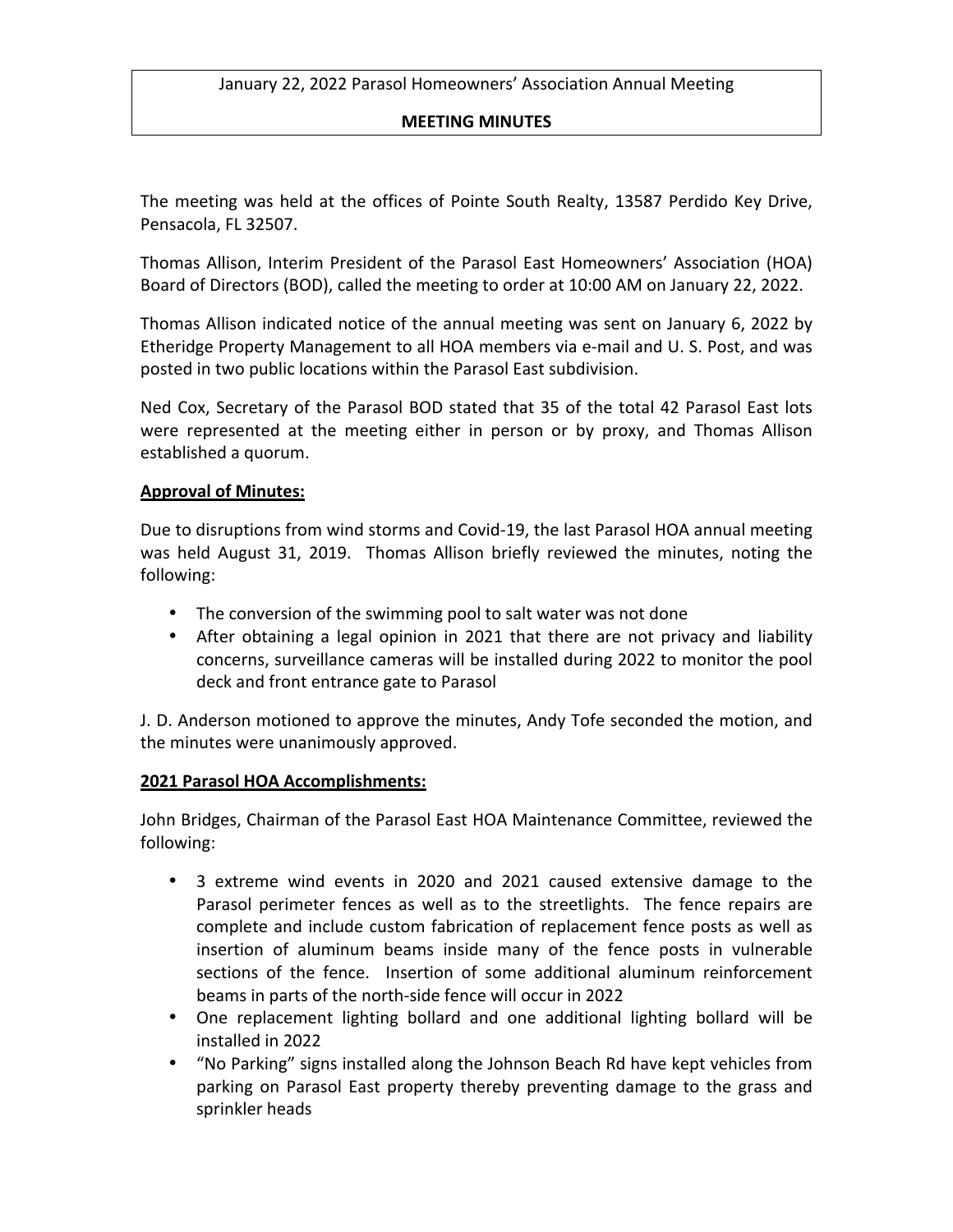• New Construction regulations and a new process for issuing front gate codes were approved and implemented

## **Financial Report:**

John Bridges and Patti Tofe have analyzed and organized the 2021 financial statements. Henceforth, each month the chairman of the Parasol HOA Maintenance Committee and the Treasurer of the Parasol BOD will receive statements from Etheridge Property Management and review, and properly categorize that month's income and expenses.

Reviewing the Balance Sheet, John Bridges stated that as of December 31, 2021, the HOA's Synovus checking account has a balance of \$1,831.79 and the savings account has a balance of \$46,007.95. He and Patti Tofe are working with Etheridge Property Management to clarify the provenance of a \$2,000 current liability for a construction deposit and to categorize a \$1,500 rental deposit.

The 2021 Cash Flow Statement shows a January 1, 2021 opening balance in the Synovus checking account of \$15,843.96 and an ending balance of \$1,831.79. Total income for the year was  $$86,027.03$  while total expenses were  $$100,039.20$ . Fence and streetlight repair costs during the year totaled \$29,903.86 and \$3,575, respectively, all of which was paid from the checking account.

# **2022 Proposed Budget:**

Total income expected in 2022 is \$90,677 which includes a one-time payment from the Land's End condominium of \$6,665 for its share of repairs to the east side perimeter fence. Total expenses budgeted are \$88,733, including one-time costs for the pool deck and front gate surveillance system  $(53,850)$ , sidewalk and curb painting  $(56,000)$ , street light replacement  $(52,500)$ , and pool cabana repair and painting  $(52,000)$ .

The membership discussed the need for better understanding of and preparing for future emergencies (e.g., wind storms) and HOA capital requirements (e.g., repaving the Parasol East road). Additionally, the membership discussed the best way to accumulate and allocate funds for those purposes including a specified Reserve Account, increasing the existing savings account, or both.

During 2022 the Parasol BOD will undertake a review of future HOA requirements using the 2017 Reserve Assessment study prepared by Greg Carleton as a starting point. Part of the BOD review will include having the Maintenance Committee obtain updated cost and timing estimates for conversion of the existing pool to a salt water system with new pumps and sand filter.

J. D. Anderson motioned to approve the 2022 proposed budget. Greg Carleton seconded the motion, and the budget was approved.

### **Nomination of Board of Directors Members:**

The 2021 Parasol BOD included six members: Thomas Allison, Mike Easter, Ned Cox, Mary Santina, Andy Tofe, and Peter Andronaco. This board created an ad hoc Parasol Board Advisory Committee to provide advice and assistance to future boards as